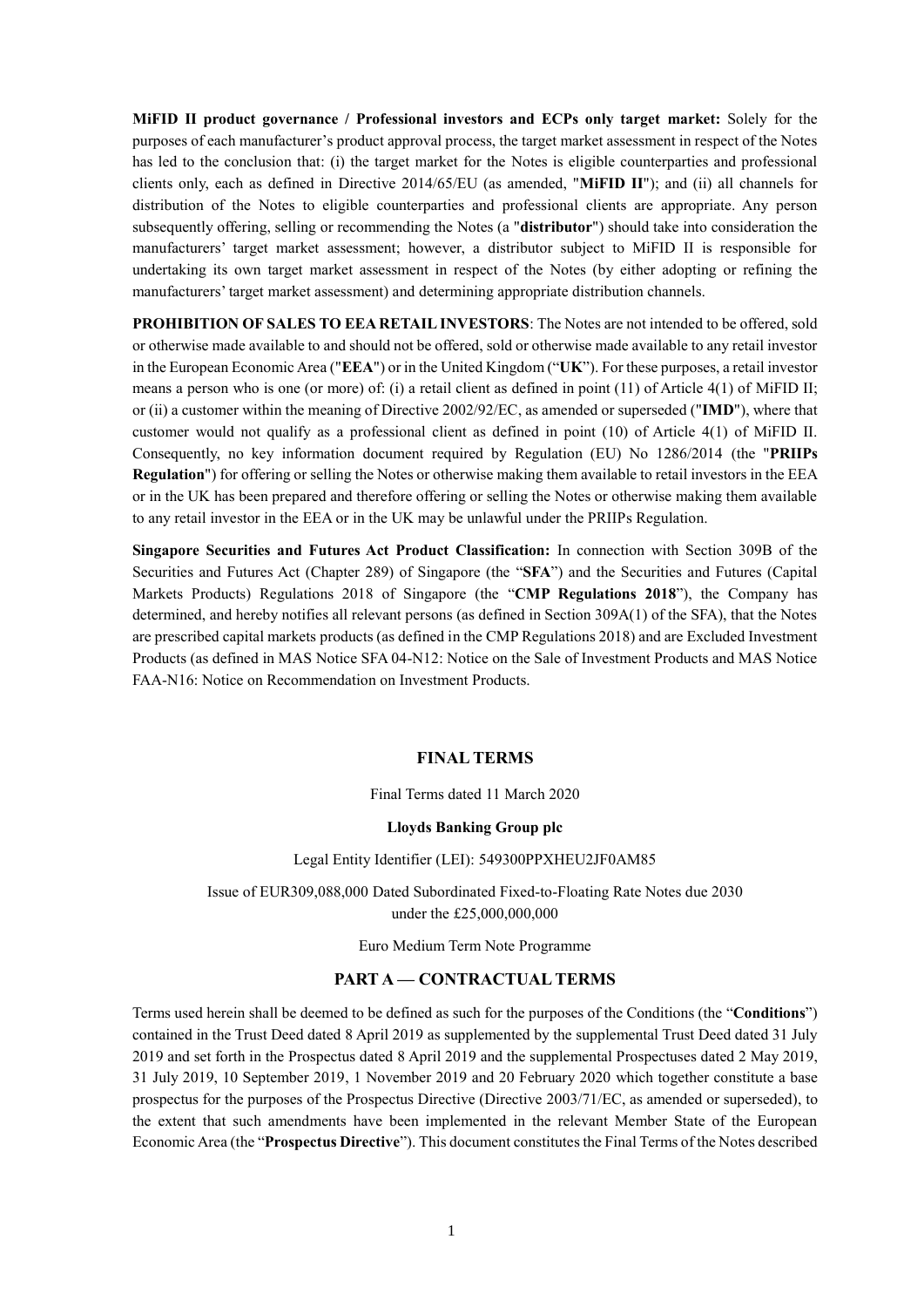herein for the purposes of Article 5.4 of the Prospectus Directive and must be read in conjunction with such Prospectus as so supplemented. Full information on the Company and the offer of the Notes is only available on the basis of the combination of these Final Terms and the Prospectus. The Prospectus and the supplemental Prospectuses are available for viewing at *www.londonstockexchange.com/exchange/news/market-news/marketnews-home.html* and copies may be obtained from Lloyds Banking Group plc, The Mound, Edinburgh EH1 1YZ.

| $\mathbf{1}$   | Issuer: |                                                    | Lloyds Banking Group plc (the "Company")                                                                                                                                                 |
|----------------|---------|----------------------------------------------------|------------------------------------------------------------------------------------------------------------------------------------------------------------------------------------------|
| $\overline{c}$ | (i)     | Series Number:                                     | LBG0012S                                                                                                                                                                                 |
|                | (ii)    | Tranche Number:                                    | 1                                                                                                                                                                                        |
| 3              |         | Specified Currency:                                | Euro ("EUR")                                                                                                                                                                             |
| 4              |         | <b>Aggregate Nominal Amount:</b>                   |                                                                                                                                                                                          |
|                | (i)     | Series:                                            | EUR309,088,000                                                                                                                                                                           |
|                | (ii)    | Tranche:                                           | EUR309,088,000                                                                                                                                                                           |
| 5              |         | Issue Price:                                       | 100 per cent. of the Aggregate Nominal Amount                                                                                                                                            |
| 6              | (i)     | <b>Specified Denominations:</b>                    | EUR100,000 and integral multiples of EUR1,000 in<br>excess thereof up to and including EUR199,000. No<br>Notes in definitive form will be issued with a<br>denomination above EUR199,000 |
|                | (ii)    | <b>Calculation Amount:</b>                         | EUR1,000                                                                                                                                                                                 |
| 7              | (i)     | Issue Date:                                        | 16 March 2020                                                                                                                                                                            |
|                | (ii)    | Interest Commencement Date:                        | <b>Issue Date</b>                                                                                                                                                                        |
| 8              |         | Maturity Date:                                     | 18 March 2030, subject to adjustment in accordance<br>with the Business Day Convention specified at<br>paragraph 19(iv) below.                                                           |
| 9              |         | <b>Interest Basis:</b>                             | 4.50 per cent. Fixed Rate for the period from (and<br>including) the Issue Date to (but excluding) 18<br>March 2025                                                                      |
|                |         |                                                    | 3 month EURIBOR+ 1.722 per cent. Floating Rate<br>for the period from (and including) 18 March 2025<br>to (but excluding) the Maturity Date                                              |
|                |         |                                                    | See paragraphs 17 and 19 below                                                                                                                                                           |
| 10             |         | Redemption Basis:                                  | Redemption at par                                                                                                                                                                        |
| 11             |         | Change of Interest or<br>Redemption/Payment Basis: | Applicable                                                                                                                                                                               |
| 12             |         | Alternative Currency Equivalent:                   | Not Applicable                                                                                                                                                                           |
| 13             |         | Put/Call Options:                                  | Call Option (further particulars specified below)                                                                                                                                        |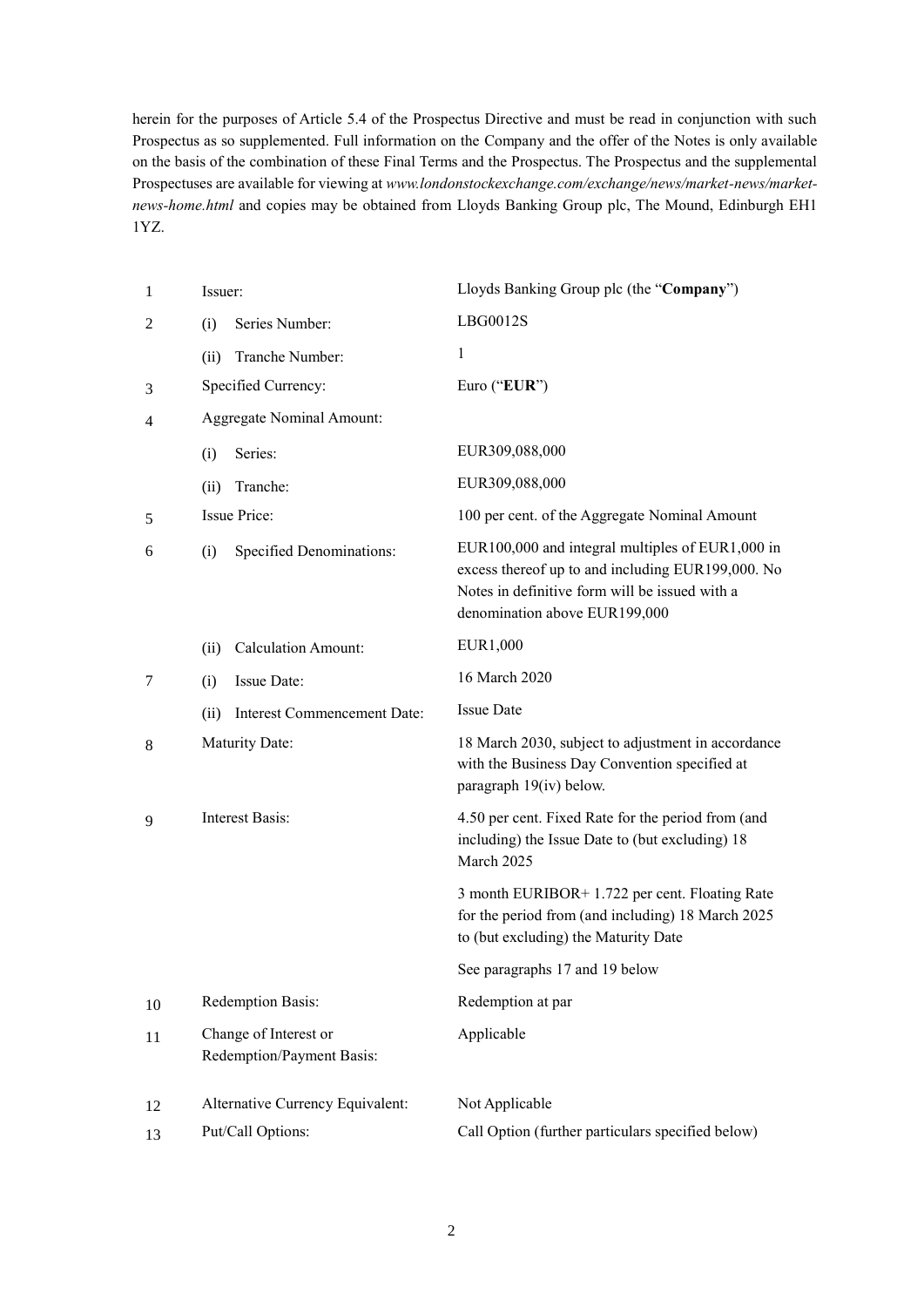| 14 | Status of the Notes:                               | Dated Subordinated                                                                                                                                                                                                                                                                                |
|----|----------------------------------------------------|---------------------------------------------------------------------------------------------------------------------------------------------------------------------------------------------------------------------------------------------------------------------------------------------------|
| 15 | Senior Notes Waiver of Set-off:                    | Not Applicable                                                                                                                                                                                                                                                                                    |
| 16 | Senior Notes Restricted Events of<br>Default:      | Not Applicable                                                                                                                                                                                                                                                                                    |
|    | PROVISIONS RELATING TO INTEREST (IF ANY) PAYABLE   |                                                                                                                                                                                                                                                                                                   |
| 17 | <b>Fixed Rate Note Provisions</b>                  | Applicable for the period from (and including) the<br>Issue Date to (but excluding) 18 March 2025                                                                                                                                                                                                 |
|    | Rate of Interest:<br>(i)                           | 4.50 per cent. per annum payable annually in arrear                                                                                                                                                                                                                                               |
|    | Interest Payment Date(s):<br>(ii)                  | 18 March in each year from and including 18 March<br>2021 (long first Interest Period from and including<br>the Issue Date to but excluding 18 March 2021) until<br>and including 18 March 2025.                                                                                                  |
|    | (iii) Fixed Coupon Amount:                         | EUR45.00 per Calculation Amount                                                                                                                                                                                                                                                                   |
|    | (iv) Broken Amount(s):                             | EUR45.25 per Calculation Amount, payable on the<br>Interest Payment Date falling on 18 March 2021                                                                                                                                                                                                 |
|    | Day Count Fraction:<br>(v)                         | Actual/Actual ICMA                                                                                                                                                                                                                                                                                |
|    | (vi) Determination Dates:                          | Not Applicable                                                                                                                                                                                                                                                                                    |
|    | (vii) Business Day Convention:                     | Following Business Day Convention (Unadjusted).<br>See Condition 6(h).                                                                                                                                                                                                                            |
| 18 | <b>Fixed Rate Reset Note Provisions</b>            | Not Applicable                                                                                                                                                                                                                                                                                    |
| 19 | <b>Floating Rate Note Provisions</b>               | Applicable for the period from (and including) 18<br>March 2025 to (but excluding) the Maturity Date                                                                                                                                                                                              |
|    | Interest Period(s):<br>(i)                         | The period beginning on (and including) 18 March<br>2025 and ending on (but excluding) the next Interest<br>Payment Date and each successive period beginning<br>on (and including) an Interest Payment Date and<br>ending on (but excluding) the next succeeding<br><b>Interest Payment Date</b> |
|    | Specified<br>Interest<br>Payment<br>(ii)<br>Dates: | 18 March, 18 June, 18 September and 18 December<br>in each year from and including 18 June 2025 until<br>and including 18 March 2030, subject, in each case,<br>to adjustment in accordance with the Business Day<br>Convention specified in paragraph 19(iv) below                               |
|    | (iii) Interest Period Date:                        | Not Applicable                                                                                                                                                                                                                                                                                    |
|    | (iv) Business Day Convention:                      | Modified Following Business Day Convention<br>(Adjusted)                                                                                                                                                                                                                                          |
|    | Business Centre(s):<br>(v)                         | London                                                                                                                                                                                                                                                                                            |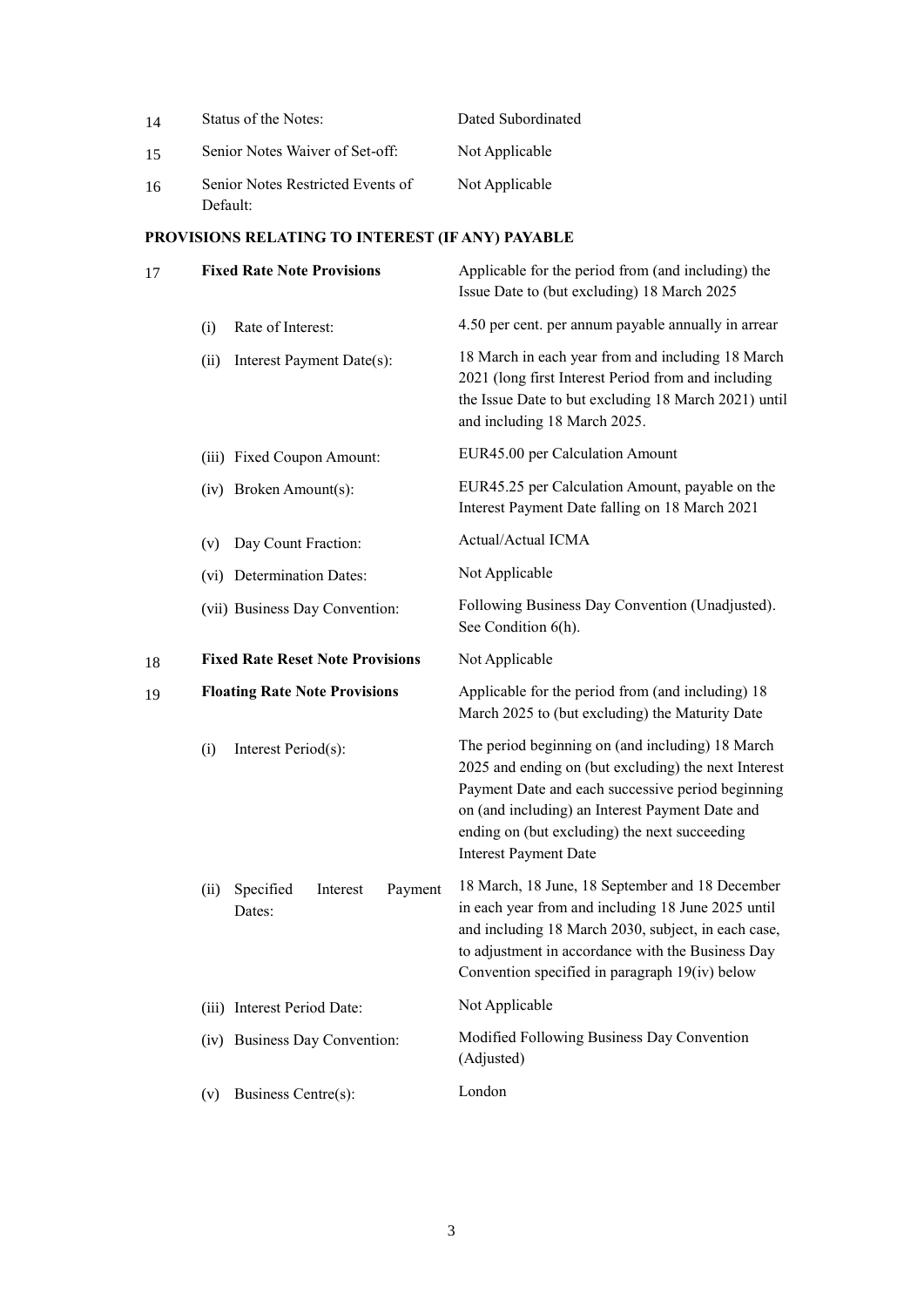|    |      | (vi) Manner in which the Rate(s) of<br>Interest is/are to be determined:                                                                                      | <b>Screen Rate Determination</b>                                                 |
|----|------|---------------------------------------------------------------------------------------------------------------------------------------------------------------|----------------------------------------------------------------------------------|
|    |      | (vii) Party responsible for calculating<br>the Rate(s) of Interest and Interest<br>Amount(s) / Calculation Agent (if<br>not the Issuing and Paying<br>Agent): | Not Applicable                                                                   |
|    |      | (viii) Screen Rate Determination:                                                                                                                             | Applicable - Term Rate                                                           |
|    |      | <b>Calculation Method:</b>                                                                                                                                    | Not Applicable                                                                   |
|    |      | Reference Rate:                                                                                                                                               | 3-month EUREURIBOR                                                               |
|    |      | Interest Determination Date(s):                                                                                                                               | 2 TARGET Business Days prior to the first day in<br>each Interest Accrual Period |
|    |      | Relevant Screen Page:                                                                                                                                         | Reuters EURIBOR01                                                                |
|    |      | Relevant Time:                                                                                                                                                | 11.00 a.m. Brussels time                                                         |
|    |      | <b>Observation Method:</b>                                                                                                                                    | Not Applicable                                                                   |
|    |      | Observation Look-back Period:                                                                                                                                 | Not Applicable                                                                   |
|    |      | D:                                                                                                                                                            | Not Applicable                                                                   |
|    | (ix) | ISDA Determination:                                                                                                                                           | Not Applicable                                                                   |
|    | (x)  | Linear Interpolation:                                                                                                                                         | Not Applicable                                                                   |
|    |      | (xi) Margin:                                                                                                                                                  | $+1.722$ per cent. per annum                                                     |
|    |      | (xii) Minimum Rate of Interest:                                                                                                                               | Not Applicable                                                                   |
|    |      | (xiii) Maximum Rate of Interest:                                                                                                                              | Not Applicable                                                                   |
|    |      | (xiv) Day Count Fraction:                                                                                                                                     | Actual/360                                                                       |
| 20 |      | <b>Zero Coupon Note Provisions</b>                                                                                                                            | Not Applicable                                                                   |
|    |      | <b>MO DEL JEIMO BO DED</b>                                                                                                                                    |                                                                                  |

# **PROVISIONS RELATING TO REDEMPTION**

| 21 |      | <b>Call Option</b>                       | Applicable                                                  |
|----|------|------------------------------------------|-------------------------------------------------------------|
|    | (i)  | Optional Redemption Date(s):             | 18 March 2025 and each Interest Payment Date<br>thereafter. |
|    | (i)  | <b>Optional Redemption</b><br>Amount(s): | EUR1,000 per Calculation Amount                             |
|    |      | (iii) If redeemable in part:             |                                                             |
|    |      | Minimum Redemption<br>(a)<br>Amount:     | Not Applicable                                              |
|    |      | Maximum Redemption<br>(b)<br>Amount:     | Not Applicable                                              |
|    | (iv) | Notice period:                           | Not less than 15 nor more than 30 days                      |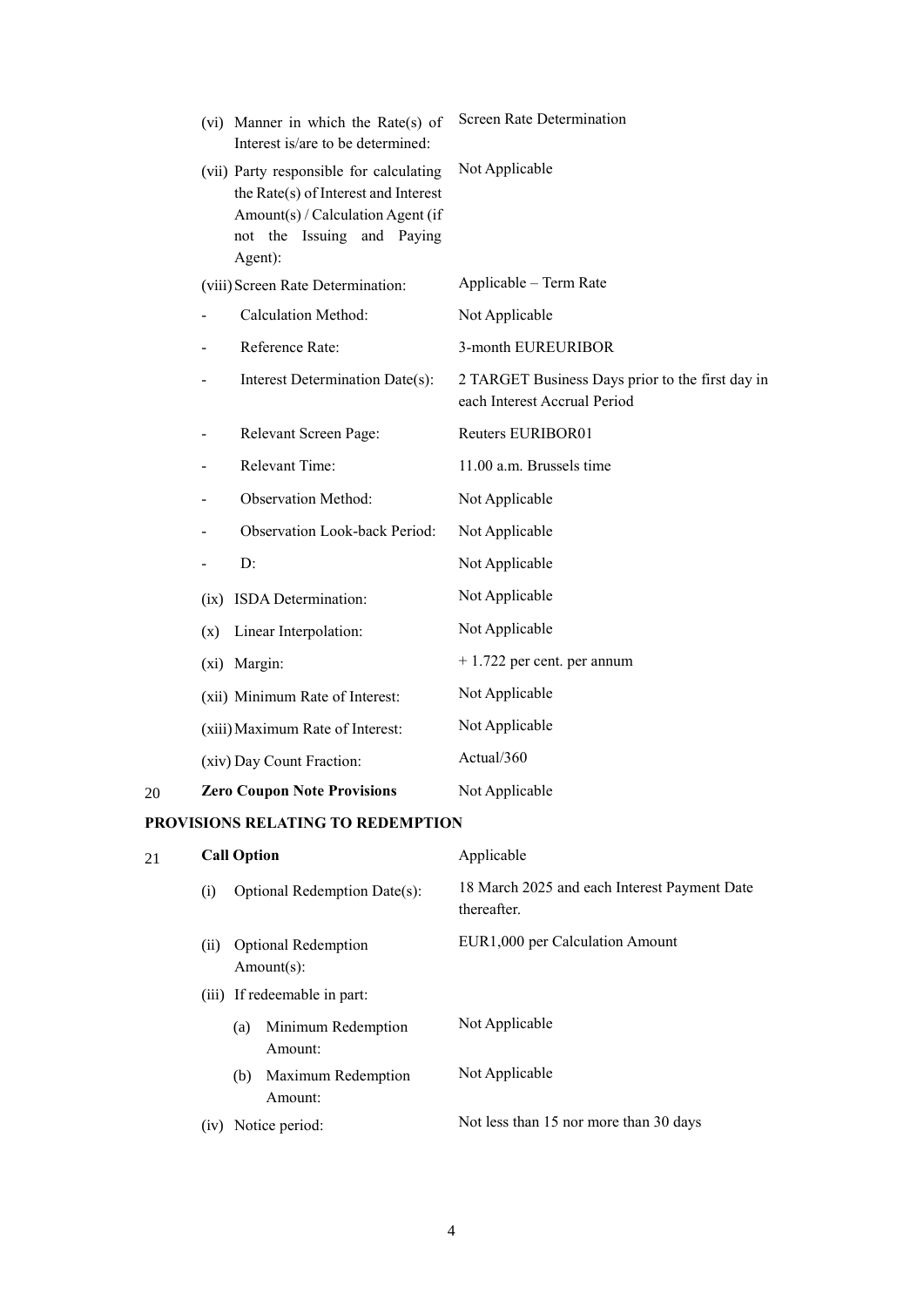| 22 | <b>Put Option</b>                                                                                                                                                               | Not Applicable                                                                                                                                                                         |
|----|---------------------------------------------------------------------------------------------------------------------------------------------------------------------------------|----------------------------------------------------------------------------------------------------------------------------------------------------------------------------------------|
| 23 | <b>Capital Disqualification Event Call</b>                                                                                                                                      | Applicable                                                                                                                                                                             |
| 24 | <b>Loss Absorption Disqualification</b><br><b>Event Call</b>                                                                                                                    | Not Applicable                                                                                                                                                                         |
| 25 | <b>Final Redemption Amount</b>                                                                                                                                                  | EUR1,000 per Calculation Amount                                                                                                                                                        |
| 26 | <b>Early Redemption Amount</b>                                                                                                                                                  |                                                                                                                                                                                        |
|    | Early Redemption Amount(s)<br>payable on redemption for taxation<br>reasons, following a Capital<br>Disqualification Event or on event of<br>default or other early redemption: | EUR1,000 per Calculation Amount                                                                                                                                                        |
| 27 | <b>Capital Disqualification Event</b><br><b>Substitution and Variation</b>                                                                                                      | Applicable                                                                                                                                                                             |
|    | <b>GENERAL PROVISIONS APPLICABLE TO THE NOTES</b>                                                                                                                               |                                                                                                                                                                                        |
| 28 | <b>Form of Notes:</b>                                                                                                                                                           | <b>Bearer Notes:</b>                                                                                                                                                                   |
|    |                                                                                                                                                                                 | Temporary Global Note exchangeable for a<br>Permanent Global Note which is exchangeable for<br>Definitive Notes in the limited circumstances<br>specified in the Permanent Global Note |
| 29 | New Global Note:                                                                                                                                                                | No                                                                                                                                                                                     |
| 30 | Additional Financial Centre(s) or<br>other special provisions relating to<br>payment dates:                                                                                     | London                                                                                                                                                                                 |

No

Talons for future Coupons to be 31 attached to Definitive Notes (and dates on which such Talons mature):

Signed on behalf of the Company:

Eladley.  $\subset$ 

By: Claire-Elizabeth Padley Duly authorised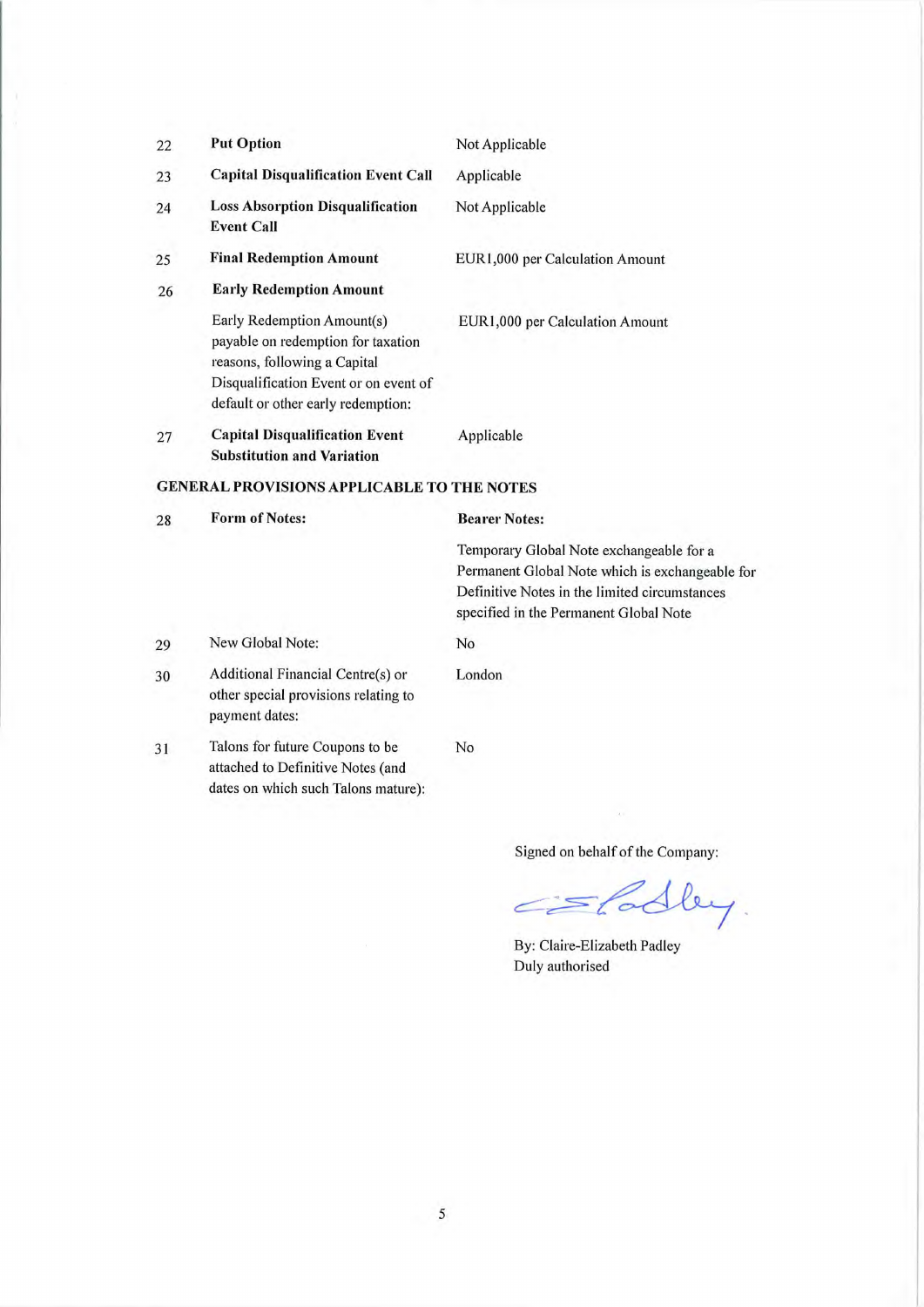# **PART B – OTHER INFORMATION**

## 1 **LISTING**

|   | (i)  | Listing:                                                             | London                                                                                                                                                      |
|---|------|----------------------------------------------------------------------|-------------------------------------------------------------------------------------------------------------------------------------------------------------|
|   | (ii) | Admission to trading:                                                | Application has been made for the Notes to be.<br>admitted to trading on the London Stock<br>Exchange's Regulated Market with effect from 16<br>March 2020. |
|   |      | (iii) Estimate of total expenses related to<br>admission to trading: | £4,725 plus VAT                                                                                                                                             |
| 2 |      | <b>RATINGS</b>                                                       |                                                                                                                                                             |
|   |      | Ratings:                                                             | The Notes to be issued have been rated:                                                                                                                     |
|   |      |                                                                      | $S & P: BBB-$                                                                                                                                               |
|   |      |                                                                      | Moody's: Baal                                                                                                                                               |
|   |      |                                                                      | Fitch: A-                                                                                                                                                   |

### 3 **INTERESTS OF NATURAL AND LEGAL PERSONS INVOLVED IN THE ISSUE**

Save as discussed in "Subscription and Sale", so far as the Company is aware, no person involved in the issue of the Notes has an interest material to the issue.

### 4 **Fixed Rate Notes only — YIELD**

Indication of yield: For the period from (and including) the Issue Date to (but excluding) 18 March 2025, 4.50 per cent. per annum.

> The yield is calculated as at the Issue Date and on the basis of the Issue Price. It is not an indication of future yield.

# 5 **Floating Rate Notes only — HISTORIC INTEREST RATES**

Details of historic EURIBOR rates can be obtained from Reuters EURIBOR01.

| 6 | <b>OPERATIONAL INFORMATION</b>                                            |                                                                                                                                                                                   |
|---|---------------------------------------------------------------------------|-----------------------------------------------------------------------------------------------------------------------------------------------------------------------------------|
|   | ISIN:                                                                     | XS2138286229                                                                                                                                                                      |
|   | Common Code:                                                              | 213828622                                                                                                                                                                         |
|   | CFI:                                                                      | See the website of the Association of National<br>Numbering Agencies (ANNA) or alternatively<br>sourced from the responsible National Numbering<br>Agency that assigned the ISIN. |
|   | FISN:                                                                     | See the website of the Association of National<br>Numbering Agencies (ANNA) or alternatively<br>sourced from the responsible National Numbering<br>Agency that assigned the ISIN. |
|   | Any clearing system(s) other than<br>Euroclear Bank SA/NV and Clearstream | Not Applicable.                                                                                                                                                                   |